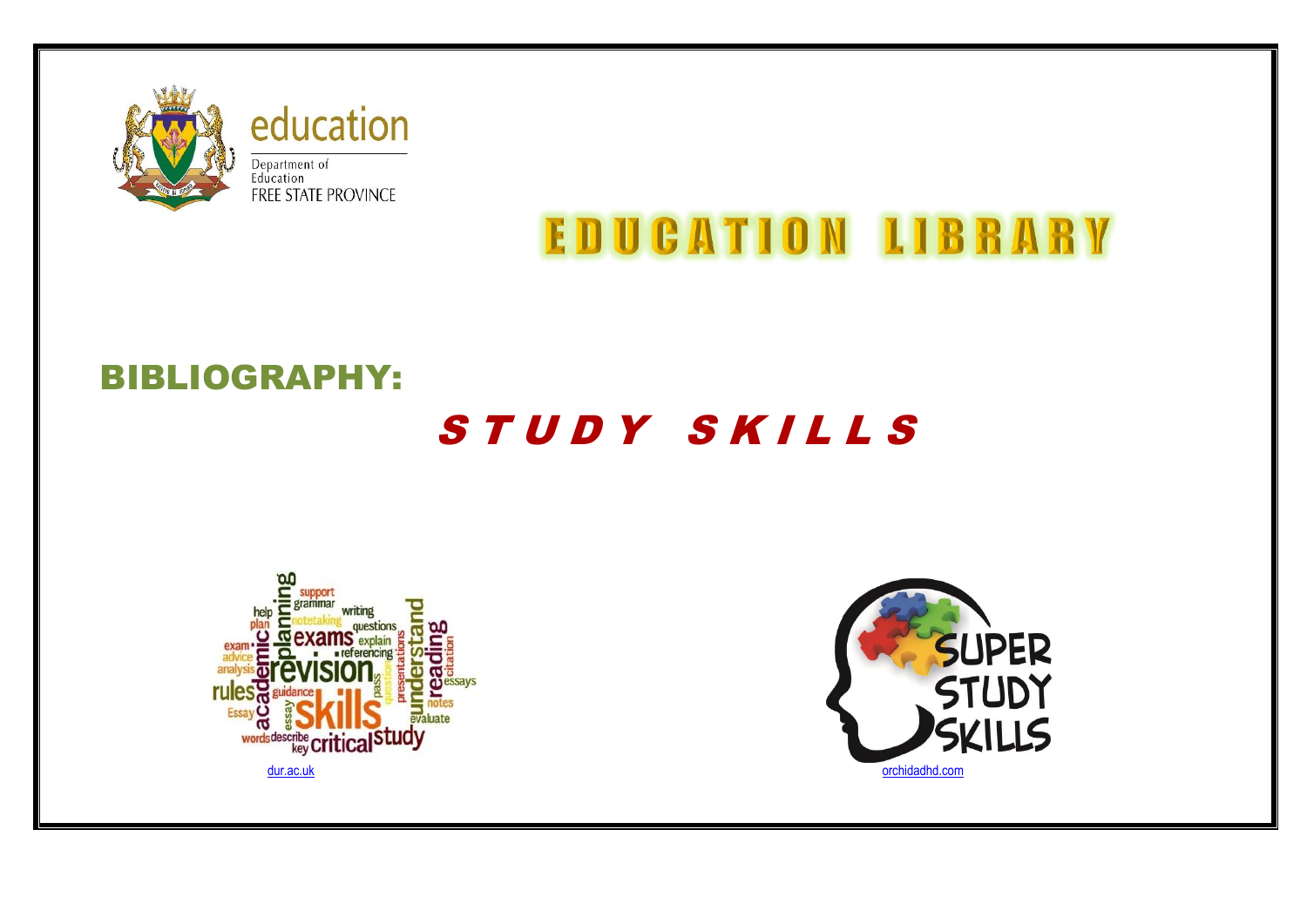### I N T R O D U C T I O N

 **Electronic** copies of articles are obtainable by quoting the **name of the bibliography** (*Study Skills*) and **item(s) number** (as found in the first column) and the **title of the item**.



Education Library **Execution Contract Contract Contract Contract Contract Contract Contract Contract Contract Contract Contract Contract Contract Contract Contract Contract Contract Contract Contract Contract Contract Cont** Private Bag X20565 Syfrets Building 9300 Bloemfontein

### Postal Address: Physical Address:

The Librarian The Library Contraction Library Contraction Library Bloemfontein 65 Charlotte Maxeke Street

> Tel: 051-404-8467 Fax: 086-615-2502 Email: [E.Mostert@fseducation.gov.za](mailto:E.Mostert@fseducation.gov.za)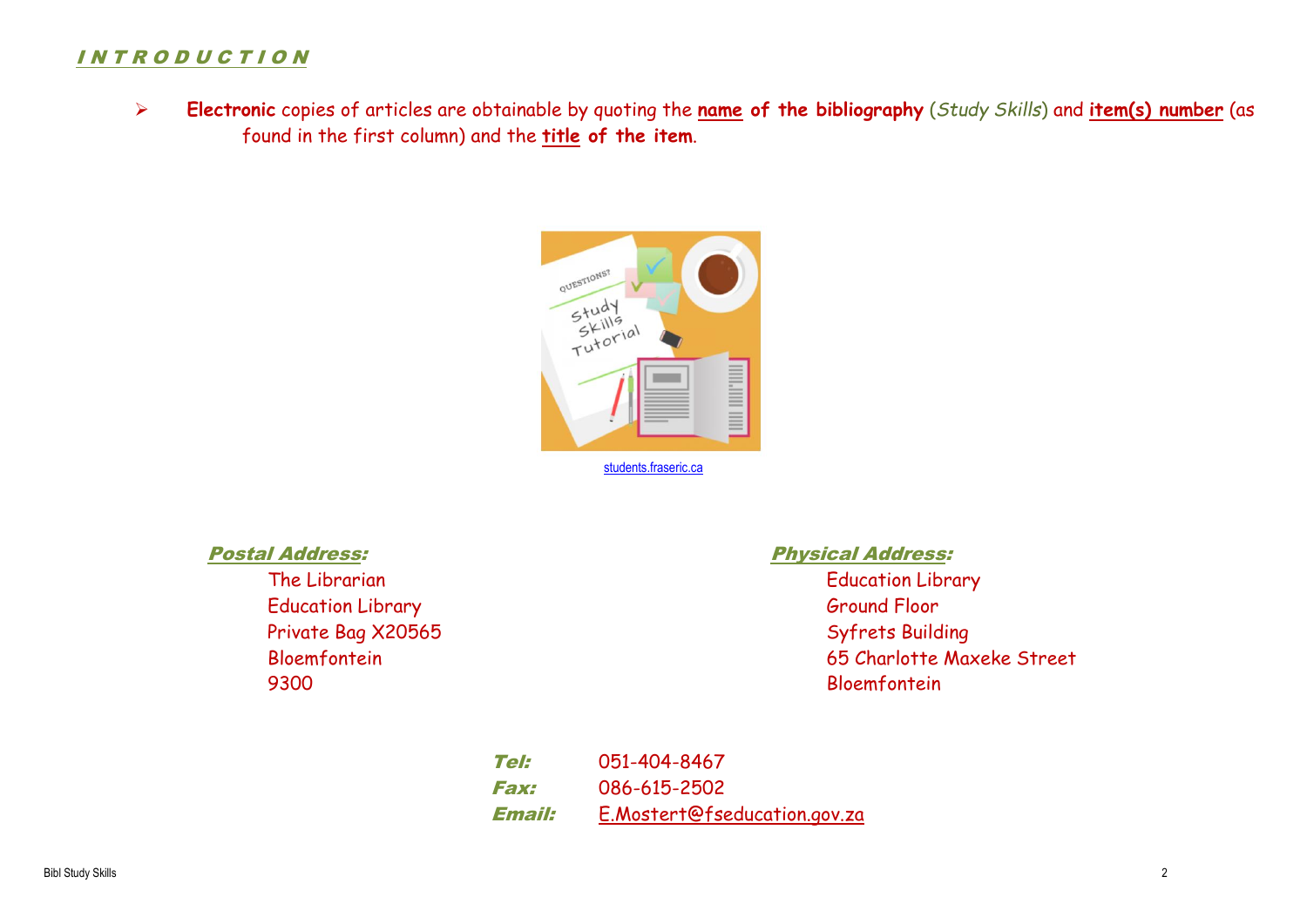## DOCUMENTS

| <b>NR</b> | <b>AUTHOR</b>                                                                                               | <b>TITLE</b>                                                                                  | <b>DATE</b>   | <b>CALL NR</b> |  |
|-----------|-------------------------------------------------------------------------------------------------------------|-----------------------------------------------------------------------------------------------|---------------|----------------|--|
| 1.        | BUZAN, T                                                                                                    | Use your head                                                                                 | 1982          | 153 BUZ        |  |
| 2.        | GROVÉ, S                                                                                                    | Dankie brein: 'n nuwe benadering tot lewens- en studievaardighede                             | 1991          | <b>153 GRO</b> |  |
| 3.        | LEAF, C                                                                                                     | Switch on your brain: understand your uniques intelligence profile to maximise your potential | 2005          | <b>153 LEA</b> |  |
| 4.        | DU PREEZ, J J                                                                                               | Waarom kan ek nie konsentreer nie                                                             | 1985          | 153.1532 DUP   |  |
| 5.        | BUZAN, T                                                                                                    | Mind maps for kids: the shortcut to success at school                                         | 2003          | 153.32 BUZ     |  |
| 6.        | NYREN, P                                                                                                    | Study skills. Grade 4                                                                         | 2001          | 302.14 NYR     |  |
| 7.        | NYREN, P                                                                                                    | Study skills. Grade 5                                                                         | 2003          | 302.14 NYR     |  |
| 8.        | NYREN, P                                                                                                    | 2002                                                                                          | 302.14 NYR    |                |  |
| 9.        | <b>ERASMUS-</b><br><b>KRITZINGER, L</b>                                                                     | 2007                                                                                          | 302.2 INT     |                |  |
| 10.       | ACKERMAN, C                                                                                                 | Leer en studeer beter: 'n praktiese handleiding vir die skolier, ouer en onderwyser           |               |                |  |
| 11.       | <b>BEEKMAN, L</b>                                                                                           | Study power: mastering thinking and study skills                                              |               |                |  |
| 12.       | <b>BLAKEMORE, D</b>                                                                                         | Better marks in less time with more fun                                                       |               |                |  |
| 13.       | <b>COTTRELL, S</b><br>Study skills handbook                                                                 |                                                                                               |               | 371.30281 COT  |  |
| 14.       | DEPORTER, B<br>Quantum learning: unleash the genius within you                                              |                                                                                               | 1993          | 371.30281 DEP  |  |
| 15.       | DE WET, J J<br>Study success: thirteen steps to better achievement                                          |                                                                                               | 1987          | 371.30281 DEW  |  |
| 16.       | DU TOIT, A P<br>Achiever's handbook: improve your marks with reading, thinking and writing skills. Workbook |                                                                                               | 1987          | 371.30281 DUT  |  |
| 17.       | DU TOIT, A P<br>Leer presteer: verbeter jou punte met lees-, dink- en skryfvaardighede. Werkboek            |                                                                                               |               | 371.30281 DUT  |  |
| 18.       | <b>ENGELBRECHT, G S</b>                                                                                     | 1990                                                                                          | 371.30281 ENG |                |  |
| 19.       | FARNETTE, C                                                                                                 | Study skills shop: basic skills activity cards                                                | 1980          | 371.30281 FAR  |  |
| 20.       | FREEMAN, R                                                                                                  | How to study effectively                                                                      | 1995          | 371.30281 FRE  |  |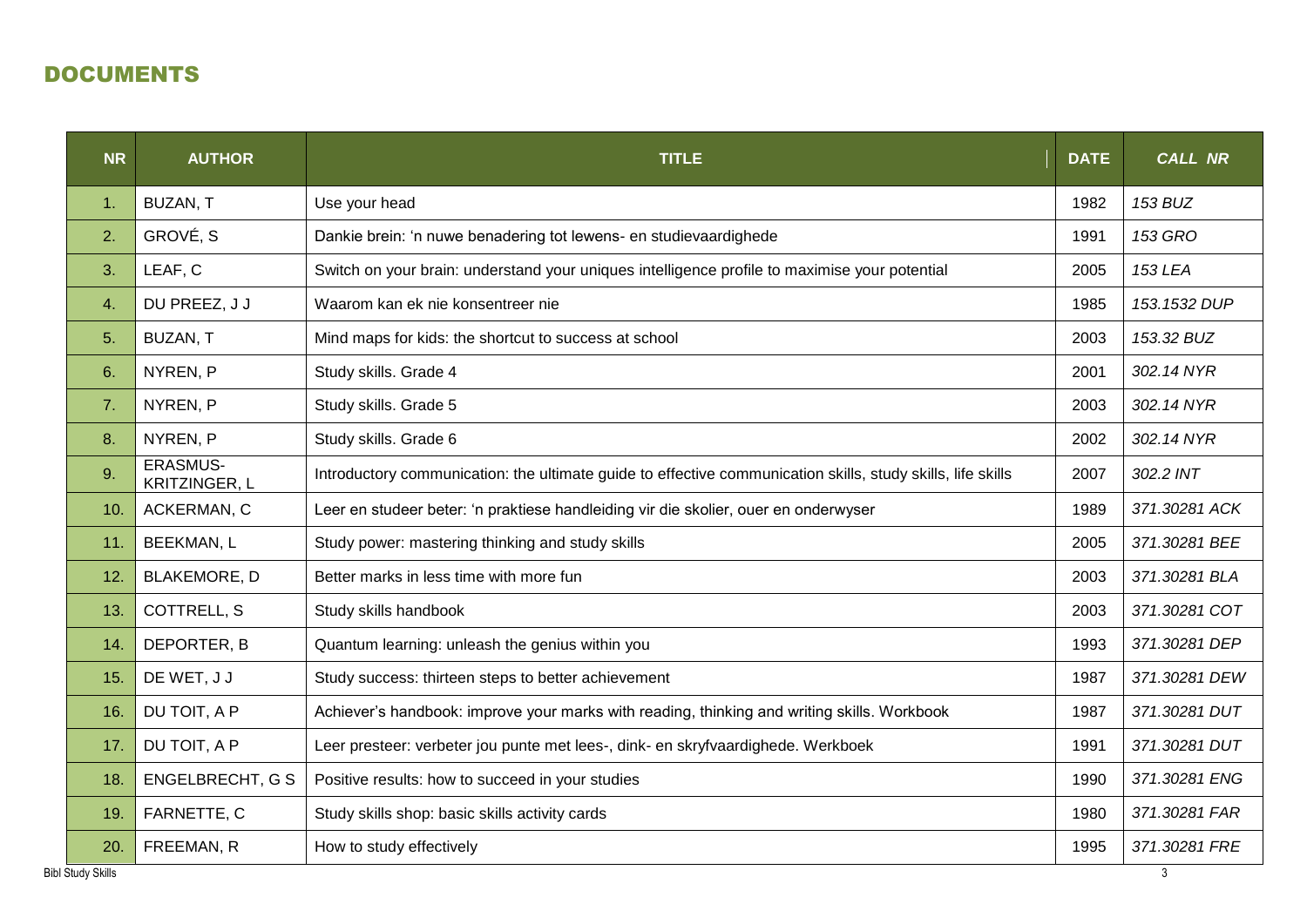| <b>NR</b> | <b>AUTHOR</b>    | <b>TITLE</b>                                                                         | <b>DATE</b> | <b>CALL NR</b> |  |
|-----------|------------------|--------------------------------------------------------------------------------------|-------------|----------------|--|
| 21.       | GIBSON, C        | Pass your exams easily: achieve better exam results!                                 | 1989        | 371.30281 GIB  |  |
| 22.       | GIBSON, C        | Slaag jou eksamens maklik: verbeter jou eksamenuitlsae!                              | 1989        | 371.30281 GIB  |  |
| 23.       | GOOD, M          | Studeer beter: agt sleutels tot suksesvolle studie                                   | 1992        | 371.30281 GOO  |  |
| 24.       | HAMELIN, D       | Teaching study skills                                                                | 1986        | 371.30281 HAM  |  |
| 25.       | HENDERSON, P     | How to succeed in exams and assessments                                              | 1993        | 371.30281 HEN  |  |
| 26.       | JOOSTE, CJ       | Hoe moet ek studeer?                                                                 | 1988        | 371.30281 JOO  |  |
| 27.       | JOOSTE, CJ       | How should I study?                                                                  | 1988        | 371.30281 JOO  |  |
| 28.       | KRUGER, R A      | Studeer en presteer: studiehulp vir hoërskoolleerlinge                               | 1987        | 371.30281 KRU  |  |
| 29.       | LENGEFELD, U A   | Study skills strategies: accelerate your learning                                    |             |                |  |
| 30.       | LEVIN, P         | Skilful time management!                                                             |             |                |  |
| 31.       | MAARSCHALK, R    | Studeer - weet hoe                                                                   | 1981        | 371.30281 MAA  |  |
| 32.       | MARAIS, JL       | Studeer met sukses: studiemetodes en wenke vir beter prestasie                       | 1986        | 371.30281 MAR  |  |
| 33.       | MATHEWS, M       | Learn how to learn: the art of making exams work for you!                            | 1988        | 371.30281 MAT  |  |
| 34.       | MATHEWS, M       | Leer om te leer: en presteer met eksamenvernuf                                       | 1988        | 371.30281 MAT  |  |
| 35.       | MORGAN, CT       | How to study                                                                         | 1979        | 371.30281 MOR  |  |
| 36.       | NEATE, B         | Finding out about finding out                                                        | 1992        | 371.30281 NEA  |  |
| 37.       | REIN, C          | Eksamentegniek: vir student en leerlinge                                             | 1989        | 371.30281 REI  |  |
| 38.       | STERN, J         | Homework and study support: a guide for teachers and parents                         | 1997        | 371.30281 STE  |  |
| 39.       | STOOP, GWB       | Maklikgemaakte senlleer vir elke keer sukses                                         | 1985        | 371.30281 STO  |  |
| 40.       | STRANG, J        | Attitudes, skills, knowledge: how to teach learning-to-learn in the secondary school | 2007        | 371.30281 STR  |  |
| 41.       | VAN NIEKERK, J F | Doeltreffende studie                                                                 | 1984        | 371.30281 VANN |  |
| 42.       | VAN NIEKERK, J F | Metodiek van studievoorligting                                                       | 1980        | 371.30281 VANN |  |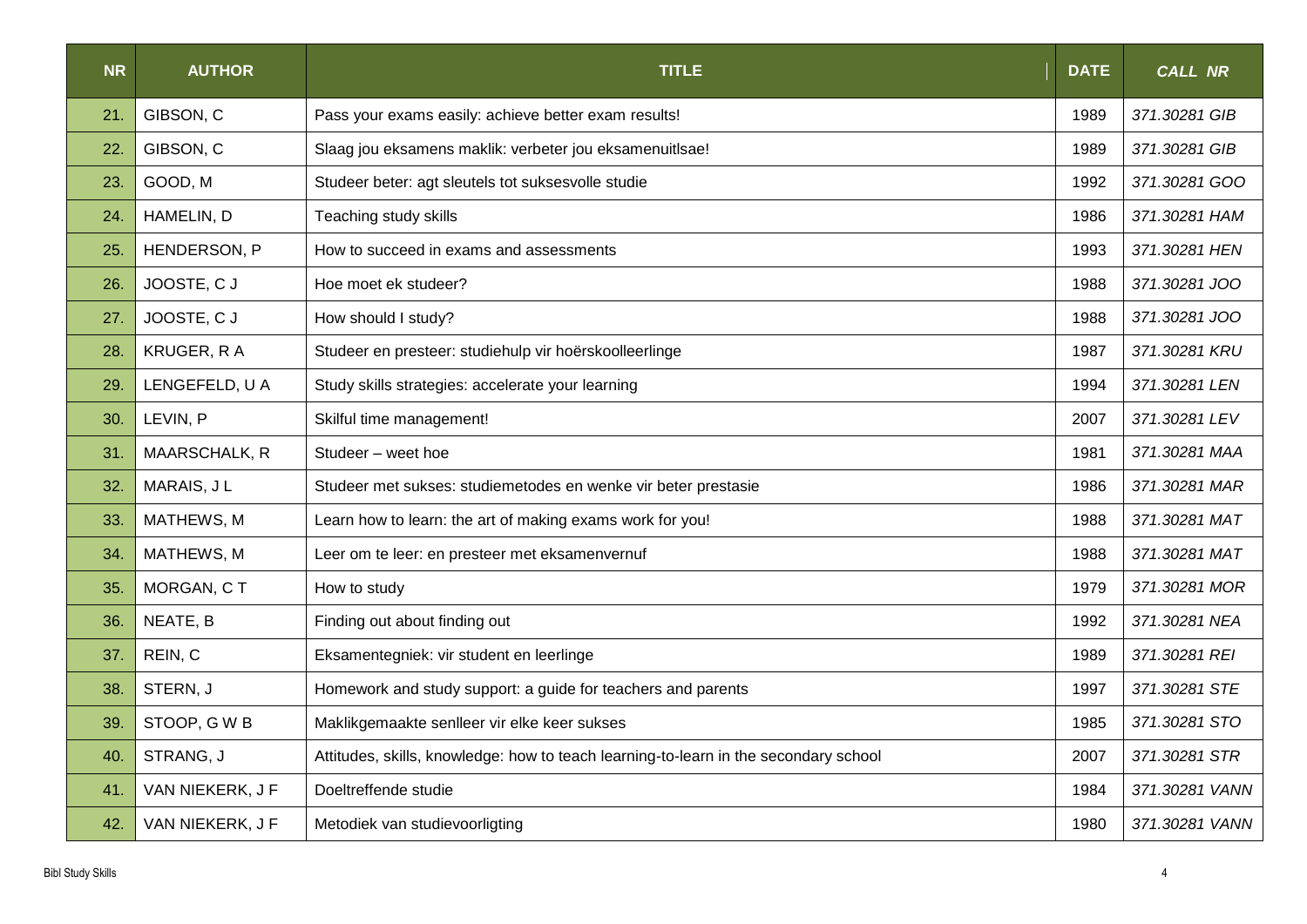| <b>NR</b> | <b>AUTHOR</b>   | <b>TITLE</b>                                                                                                                         | <b>DATE</b> | <b>CALL NR</b> |
|-----------|-----------------|--------------------------------------------------------------------------------------------------------------------------------------|-------------|----------------|
| 43.       | VAN SCHOOR, A   | Effective study                                                                                                                      | 2005        | 371.30281 VANS |
| 44.       | VAN SCHOOR, W A | Study management                                                                                                                     | 1994        | 371.30281 VANS |
| 45.       | VIGARIO, F      | Guide to examination success: how to study and pass exams                                                                            | 1987        | 371.30281 VIG  |
| 46.       | VIVIERS, S      | Oorleef jou studies: wenke vir tieners                                                                                               | 2001        | 371.30281 VIV  |
| 47.       | VIVIERS, S      | Survive your studies: tips for teens                                                                                                 | 2001        | 371.30281 VIV  |
| 48.       | PASSPLUS TEAM   | Pass matric! : a guide for success                                                                                                   | 1993        | 373.130281 PAS |
| 49.       | PASSPLUS-SPAN   | Slaag matriek! : 'n gids tot sukses<br>1993                                                                                          |             | 373.130281 PAS |
| 50.       | CRAIG, A P      | Guide to learning                                                                                                                    |             | 378.170281 CRA |
| 51.       | DU TOIT, P      | Practical guide to reading, thinking and writing skills                                                                              |             | 378.170281 DUT |
| 52.       | JACOBS, CD      | Swot om te presteer: riglyne vir studiesukses                                                                                        |             | 378.170281 JAC |
| 53.       | PAMER, R        | Flying start: the key to successful study                                                                                            |             | 378.170281 PAL |
| 54.       | PAMER, R        | Spring reg weg: die sleutel tot suksesvolle studie                                                                                   | 1990        | 378.170281 PAL |
| 55.       | JORDAAN, J      | Lees beter - studeer beter                                                                                                           | 1982        | 418.4 JOR      |
| 56.       | HUMAN, D        | Leesontwikkeling. Handboek                                                                                                           | 1991        | 418.4071 HUM   |
| 57.       | HUMAN, D        | Reading development: Handbook                                                                                                        | 1991        | 418.4071 HUM   |
| 58.       | BANJO, L A      | Developmental English: study skills                                                                                                  | 1987        | 428.0076 BAN   |
| 59.       | MQAMELO, J      | Passport to learning: a step-by-step guide to help you succeed at school and pass your exams with flying<br>colours<br>[VF-Studying] | 1998        | Electronic     |



[virtualhighschool.com](http://www.virtualhighschool.com/)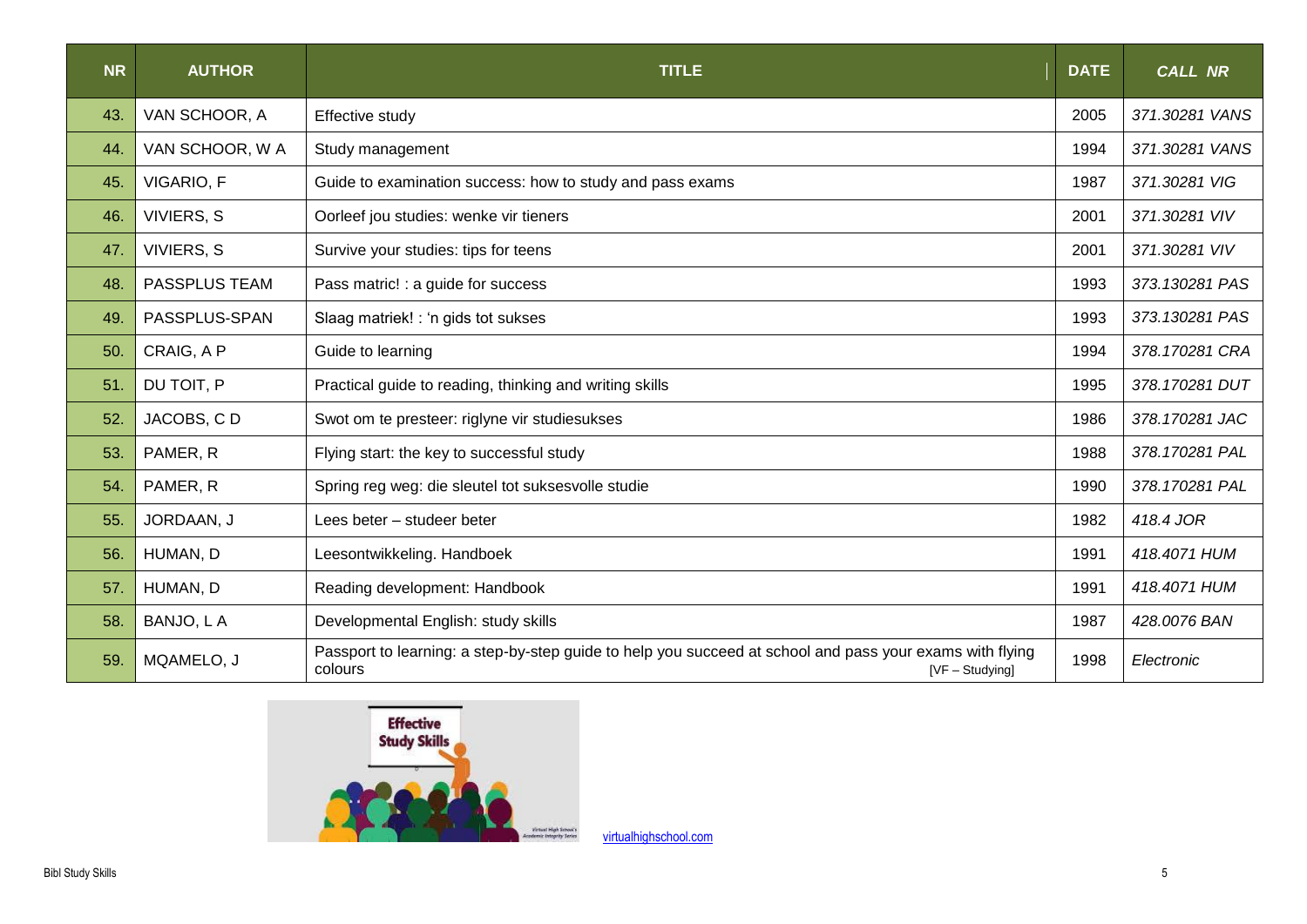

| <b>NR</b> | <b>AUTHOR</b>                   | <b>TITLE</b>                                                             |                   | <b>MAGAZINE</b>                                                                |
|-----------|---------------------------------|--------------------------------------------------------------------------|-------------------|--------------------------------------------------------------------------------|
| 60.       | STEYN, E                        | Beating the boredom blues                                                | [VF - Studying]   | Learning Press, Educational Supplement to City Press,<br>no 5, 27 Feb 94, p 33 |
| 61.       | BRITZ. E                        | Eksamen!                                                                 | $[VF - Studying]$ | Volksie Bylae tot Volksblad, 10 Nov 01, p 6                                    |
| 62.       | <b>JANSE VAN</b><br>RENSBURG, L | Eksieperfeksie vir die eksamen: goeie beplanning is goud werd            | $[VF - Studying]$ | Huisgenoot, 15 Okt 09, pp 96-99                                                |
| 63.       | <b>PROTEC</b>                   | Getting ready for the exams                                              | [VF - Studying]   | Teacher Resource Pull-out, Oct 98, 2 pp                                        |
| 64.       | STEYN, E                        | Link charts for easy learning                                            | $[VF - Studying]$ | Learning Press, Educational Supplement to City Press,<br>no 6, 6 Mar 94, p 41  |
| 65.       | <b>SWOTTIPS</b>                 | Om reg eksamen te skryf                                                  | $[VF - Studying]$ | JIP, 26 Aug 02, p 6                                                            |
| 66.       | MZIZI, P                        | Prepare well and relax: gives accounting students some tips for<br>exams | $[VF - Studying]$ | Teacher, Oct 08, p12                                                           |
| 67.       | <b>PROTEC</b>                   | Preparing for exams: the SQ3R way!                                       | [VF - Studying]   | Teacher Resource Pull-out, Oct 98, 1 p                                         |
| 68.       | STEYN, E                        | Remembering what you learn!                                              | [VF - Studying]   | Learning Press, Educational Supplement to City Press,<br>no 4, 20 Feb 94, p 25 |
| 69.       | BOUMA, R                        | Stres kan in eksamentyd 'n tameletjie wees                               | [VF - Studying]   | JIP, 30 Sep 02, p 6                                                            |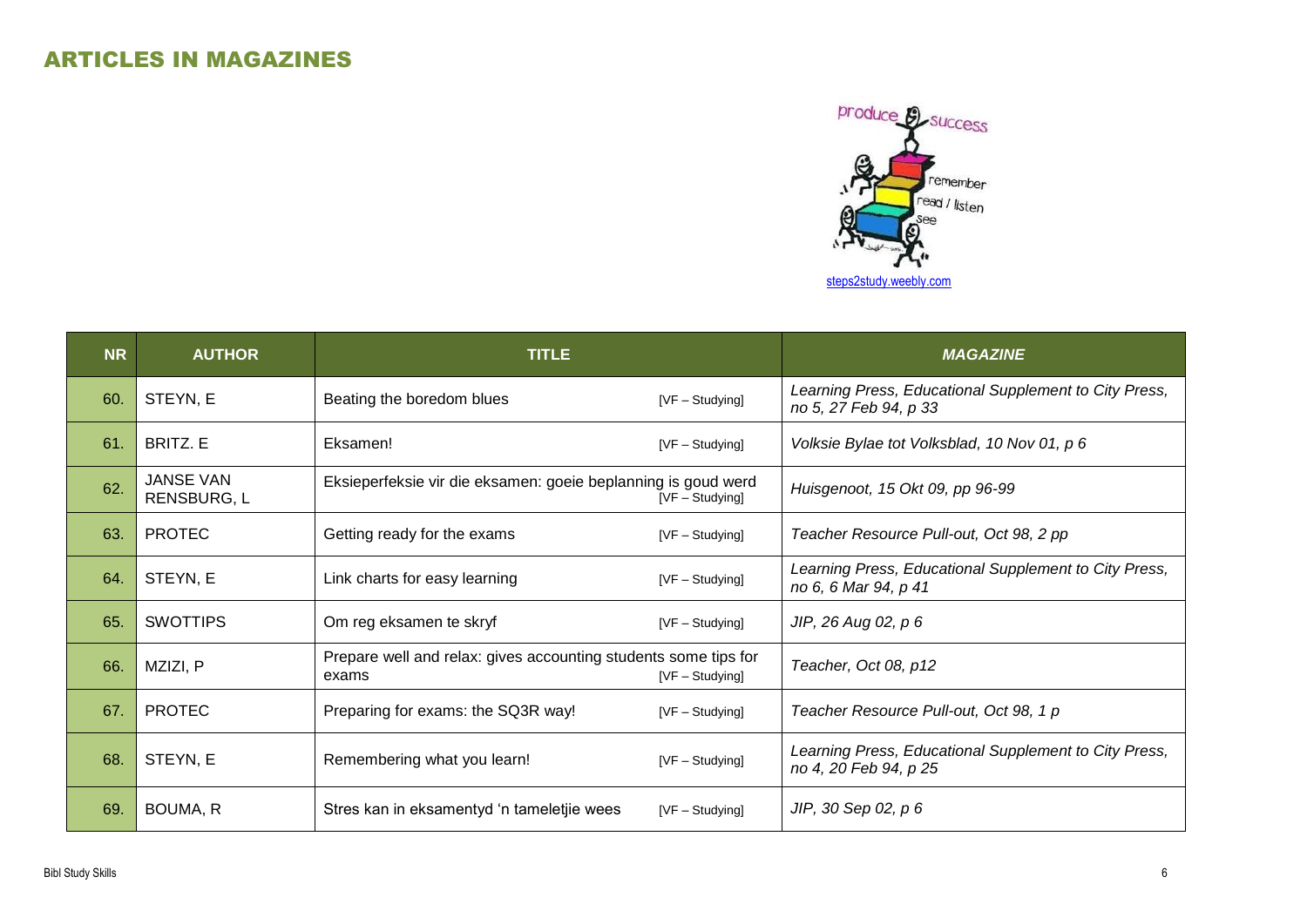| <b>NR</b> | <b>AUTHOR</b> | <b>TITLE</b>                     |                   | <b>MAGAZINE</b>                                                                     |
|-----------|---------------|----------------------------------|-------------------|-------------------------------------------------------------------------------------|
| 70.       | STEYN, E      | Study tips and hints             | [VF-Studying]     | Learning Press, Educational Supplement to City Press,<br>no 2, 6 Feb 94, p 9        |
| 71.       | FISHER, D     | Teaching study skills            |                   | Reading Teacher, 71(3), Nov/Dec 17, pp 373-378                                      |
| 72.       | STEYN, E      | Ten tips for successful studying | $[VF - Studying]$ | Learning Press, Educational Supplement to City Press,<br>no 31, 22 Oct 95, p 241    |
| 73.       | STEYN, E      | Tips for revision                | $[VF - Studying]$ | Learning Press, Educational Supplement to City Press,<br>no 12, 1 May 94, pp 89; 96 |
| 74.       | STEYN, E      | Using study guides               | $[VF - Studying]$ | Learning Press, Educational Supplement to City Press,<br>no 11, 1 May 94, p 81      |

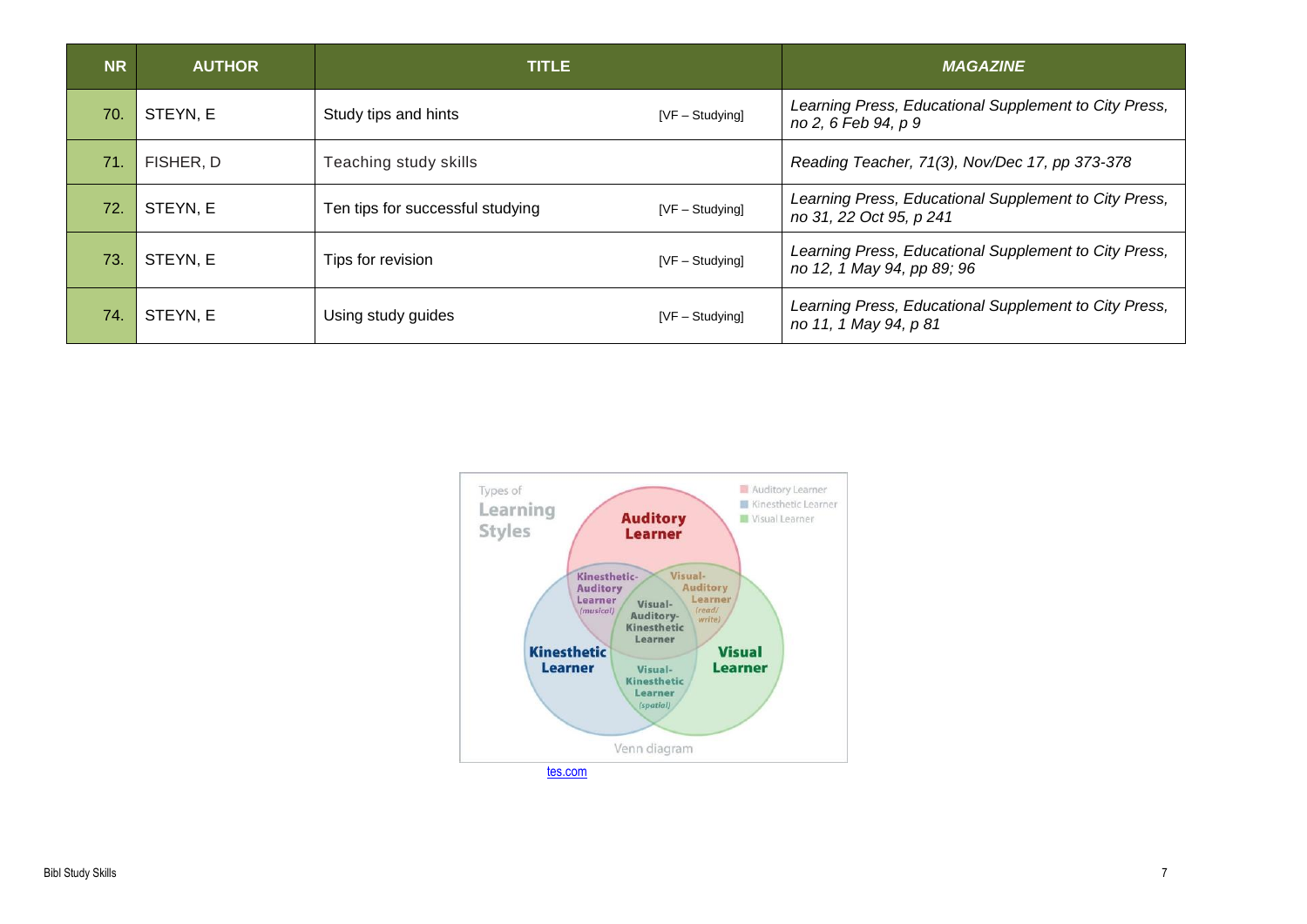## SOME ARTICLES ON INTERNET

| <b>NR</b> | <b>AUTHOR</b>                        | <b>TITLE</b>                                                                                                                                                                  | <b>DATE</b> | <b>ADDRESS</b>                                                                           |
|-----------|--------------------------------------|-------------------------------------------------------------------------------------------------------------------------------------------------------------------------------|-------------|------------------------------------------------------------------------------------------|
| 75.       | LEYDEN, A                            | 20 study hacks to improve your memory                                                                                                                                         | 14/09/2020  | https://www.goconqr.com/en/examtime/blog/study-<br>hacks/                                |
| 76.       | JOLLIVET, S                          | 5 different studying methods: it's best to try diverse<br>methods in order to know which ones suit you the<br>best!                                                           | 14/09/2020  | https://www.hercampus.com/school/waterloo/5-different-<br>studying-methods               |
| 77.       | KANG, E                              | 5 research-backed studying techniques: teachers can<br>guide students to avoid ineffective studying habits in<br>favour of ones that will increase their learning<br>outcomes | 14/09/2020  | https://www.edutopia.org/article/5-research-backed-<br>studying-techniques               |
| 78.       | JOBES, D                             | Best study skills - five strategies every student should<br>know                                                                                                              | 18/08/2020  | memory-improvement-tips.com                                                              |
| 79.       | <b>ANON</b>                          | Complete study guide for every type of learner                                                                                                                                | 14/09/2020  | https://www.oxfordlearning.com/complete-study-guide/                                     |
| 80.       | MUELLER, S                           | Effective study methods: how to study                                                                                                                                         | 14/09/2020  | http://www.planetofsuccess.com/blog/2010/effective-<br>study-methods-how-to-study        |
| 81.       | <b>COLLEGE SA</b>                    | How to study: tricks, tips, techniques and methods                                                                                                                            | 14/09/2020  | https://sastudy.co.za/article/how-to-study-tricks-tips-<br>techniques-and-methods/       |
| 82.       | KIDSHEALTH<br><b>MEDICAL EXPERTS</b> | Six steps to smarter studying                                                                                                                                                 | 18/08/2020  | https://kidshealth.org/en/kids/studying.html                                             |
| 83.       | <b>ANON</b>                          | Study skills                                                                                                                                                                  | 18/08/2020  | https://en.wikipedia.org/w/index.php?title=Study_skills&o<br>Idid=970433826              |
| 84.       | <b>ANON</b>                          | Study skills: the skills you need guide for students                                                                                                                          | 18/08/2020  | www.skillsyouneed.com                                                                    |
| 85.       | <b>ANON</b>                          | Studying 101: Study Smarter Not Harder                                                                                                                                        | 18/08/2020  | https://learningcenter.unc.edu/tips-and-tools/studying-<br>101-study-smarter-not-harder/ |